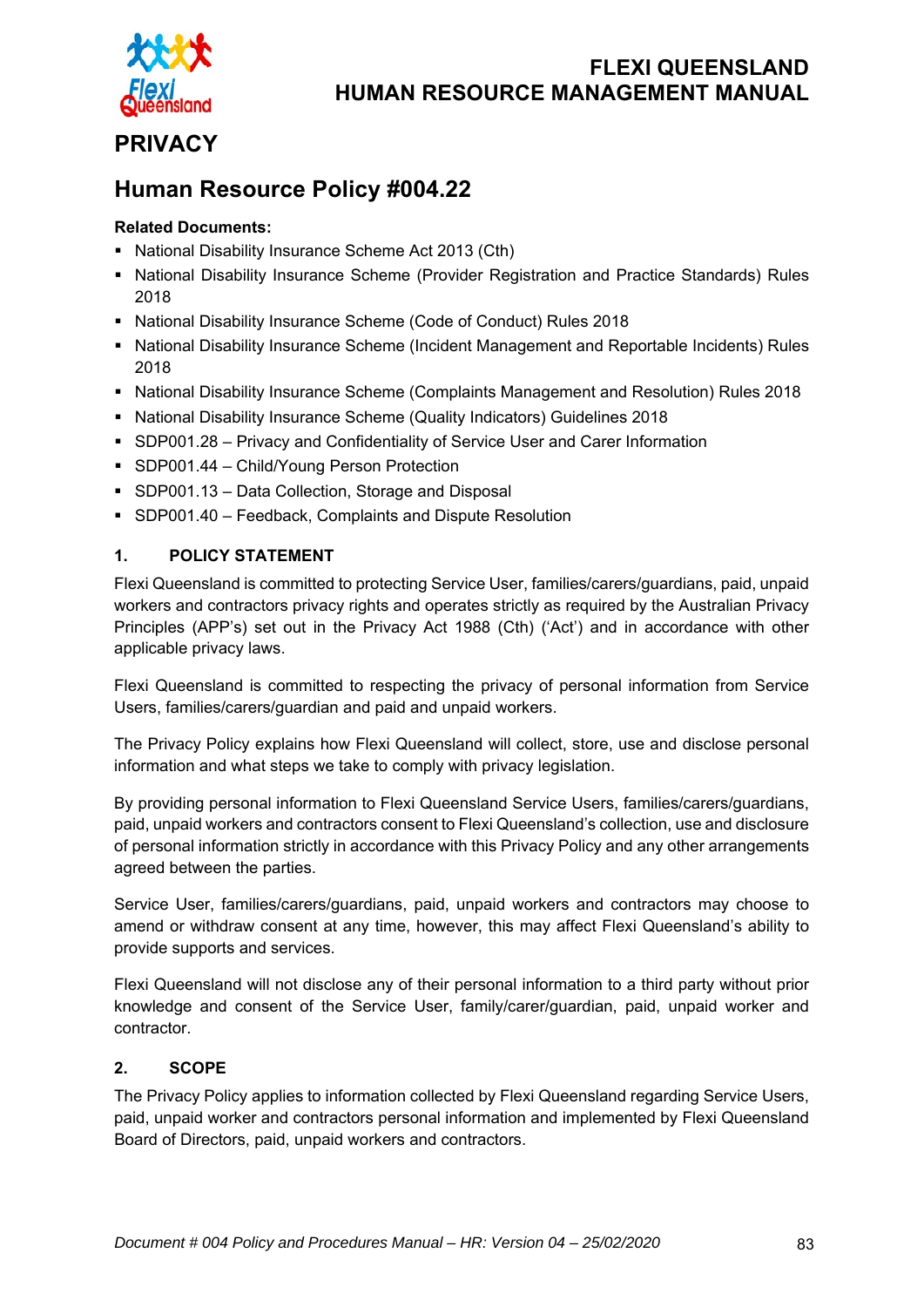

#### **3. PURPOSE**

Flexi Queensland is committed to protecting the privacy and security of personal information collected about Service Users, paid, unpaid workers and contractors. The Privacy Policy explains how the personal information collected will be handled by Flexi Queensland and specifically outlines Service User, families/carers/guardians, paid, unpaid workers and contractors rights regarding their privacy and confidentiality.

#### **4. DEFINITION**

Flexi Queensland regularly works with personal sensitive information that is communicated in confidence. Confidentiality is a fundamental component of service provision. It safeguards Service Users, families/carers/guardians, paid, unpaid workers and contractors' privacy and promotes trust between Service User, families/carers/guardians, paid, unpaid workers and contractors and the organisation.

**Privacy** is a person's right to keep their personal matters and relationships known to only a select group of people.

**Confidentiality** is the protection of personal information.

*Personal Information* means information or an opinion about an identified individual or an individual who is reasonably identifiable whether the information is true or not, and whether the information is recorded in a material form or not. It includes all personal information regardless of its source.

*Sensitive information* means information relating to a person's racial or ethnic origin, political opinions, religion, trade union or other professional or trade association membership, philosophical beliefs, sexual orientation or practices or criminal record, that is also personal information; health information and biometric information about an individual.

*Health Information* means any information or opinion about the health or disability of an individual, the individual's expressed wishes about the future provision of health services, and a health service provided, currently or in the future to an individual that is also personal information.

A *'record'* includes a 'document' or an 'electronic or other device'. A 'document' is anything on which there is writing, anything from which sounds, images or writings can be reproduced, drawings or photographs.

#### **5. PRINCIPLES**

Commitment to safeguarding Service Users, families/carers/guardians, paid, unpaid workers and contractors' through a framework of governance and management systems that promotes, upholds and respects the legal and human rights and individual needs of all Service Users through incorporation into everyday practice. With regards to personal sensitive information that is communicated in confidence, Flexi Queensland is also committed to:

- Ensuring privacy and confidentiality of Service User, families/carers/guardians, paid, unpaid workers and contractors personal information is maintained.
- Explaining why Service User, families/carers/guardians, paid, unpaid workers and contractors personal information is being collected, used, held and disclosed.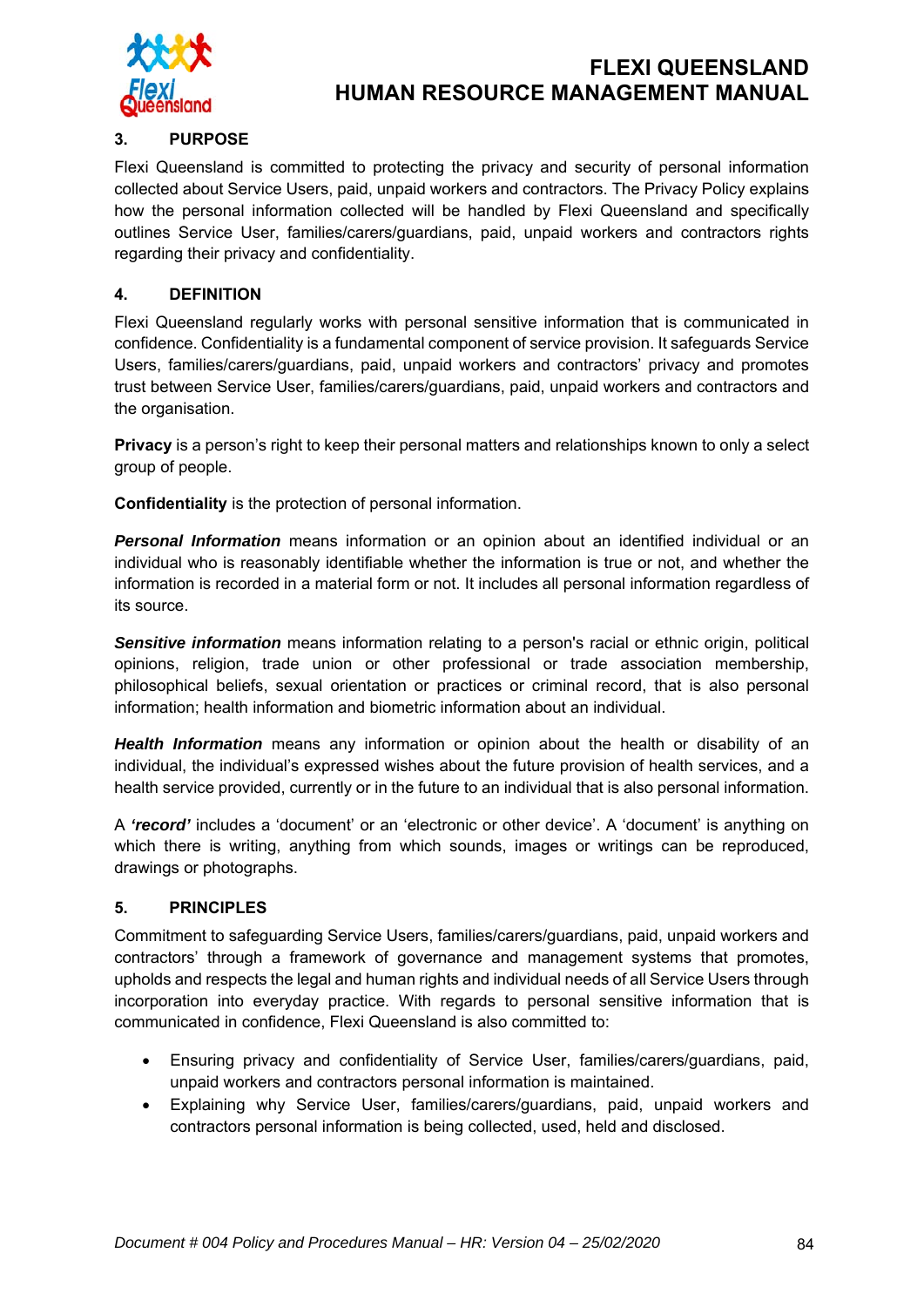

- Ensuring a clear explanation is provided to Service User, families/carers/guardians, paid, unpaid workers and contractors when Flexi Queensland may need to disclose personal information.
- Safeguarding the security of Service User, families/carers/guardians, paid, unpaid workers and contractors personal information.
- Investigating and responding to any privacy data breach.
- Allowing easy access for Service User, families/carers/guardians, paid, unpaid workers and contractors to access or correct their personal information.
- Resolving Service User, families/carers/guardians, paid, unpaid workers and contractors privacy or confidentiality concerns.

Flexi Queensland's model of service delivery for the planning and delivery of supports and services, is aligned with Flexi Queensland's vision and mission, core business values and strategic objectives and is premised on the following principles;

- **Person-centred** Services are planned and delivered in a way that is respectful of, and responsive to, a person's preferences, needs and values while supporting the person's safety and wellbeing.
- **Outcome focussed** Services are planned and delivered to support the person to achieve their goals.
- **Clear, simple and consistent** The processes for people to access supports and provide feedback are easy to understand, accessible and consistently applied.
- **Accountable** The organisation is responsible for appropriately managing the planning and delivery of supports and services. Different roles and responsibilities are assigned to paid, unpaid workers to be accountable for decisions or actions taken in regard to the planning and delivery of supports and services. Our open disclosure process ensures that lessons learned when things go wrong are openly acknowledged and addressed through our Continuous Improvement process.
- **Procedural fairness**  All persons involved or affected by the delivery and continuity of supports and services (risk management, incident management, feedback and complaints management, information management, quality management, human resource management) will be afforded procedural fairness.
- **Continual improvement** The quality management system facilitates the ongoing identification of issues and implementation of changes to improve the quality and safety of supports and services. Our continuous improvement process encourages people using services to participate in quality improvement activities.
- **Proportionate** Robust governance and operational management systems oversee the delivery of supports and services and are proportionate to the size and scale of the organisation and the scope and complexity of the supports and services delivered.

#### **6. PROCEDURES**

#### **6.1 The types of personal information Flexi Queensland collects and how Flexi Queensland collects it**

The type of information Flexi Queensland collects and holds includes (but is not limited to) personal information, including health and other sensitive information, about:

- purchasers of Flexi Queensland's services;
- job applicants, paid and unpaid workers and contractors; and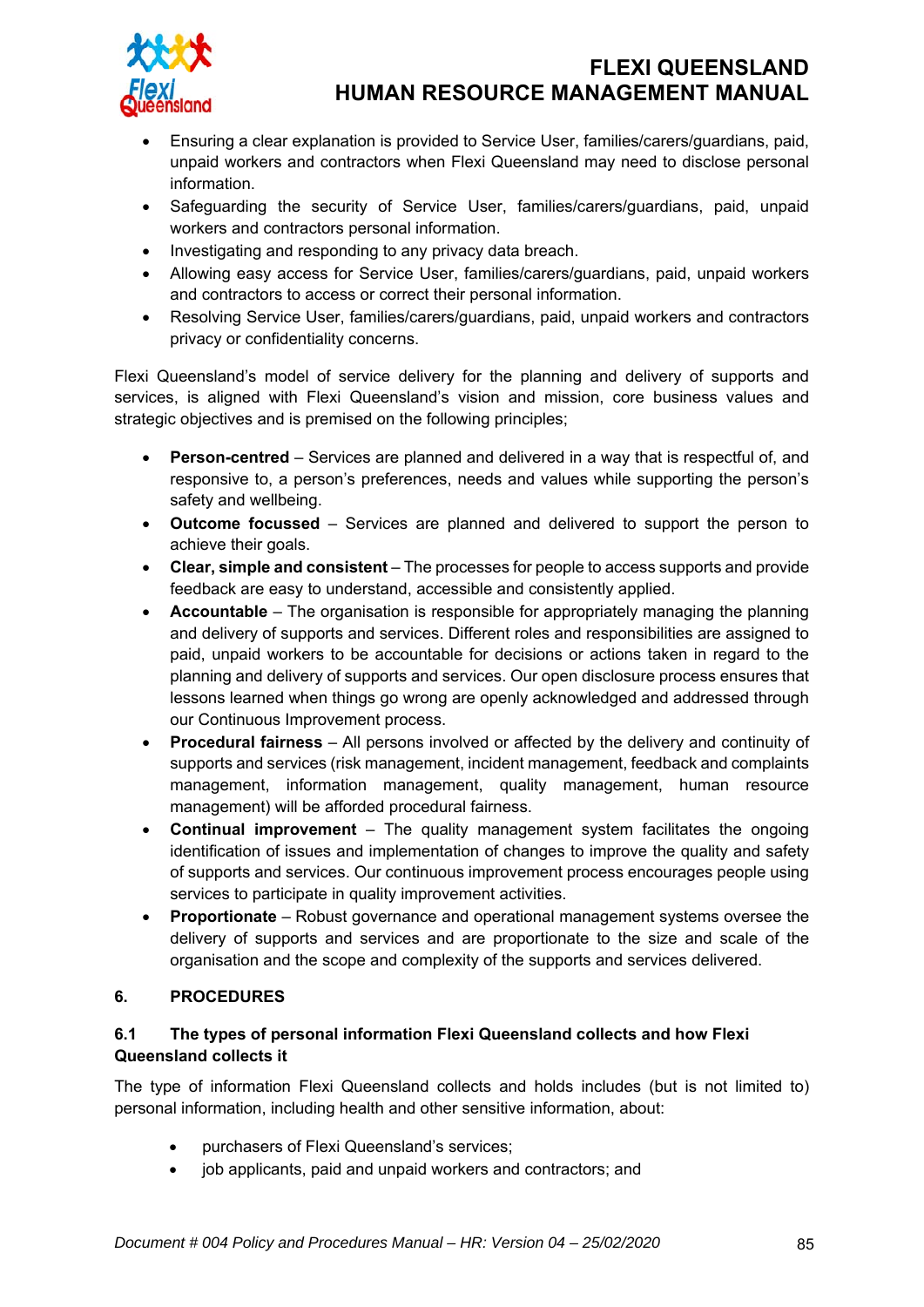

other people who come into contact with our organisation.

Such information may include name, mailing address, email address, telephone number, facsimile number, age or birth date, professional or job title, details of services purchased, any additional information necessary to deliver the services and/or provide employment.

Flexi Queensland may also collect some information that is not personal information because it does not identify a person. For example, collecting anonymous answers to surveys or aggregated information about how users use our website.

#### **6.2 Personal Information collected**

Flexi Queensland will generally collect personal information held about an individual by way of forms completed; during conversations at face-to-face meetings, over the telephone, emails and interviews with people associated with Flexi Queensland.

Flexi Queensland collects and uses personal information for purposes including, but not limited to:

- to better understand Service User, families/carers/guardians, paid and unpaid workers and contractors needs, enabling Flexi Queensland to improve services
- to customise the delivery of specific services for individuals purchasing services/programs
- for internal record keeping including payment processing where applicable
- to circulate information and or news items about services, and
- to contact Service User, families/carers/guardians, paid and unpaid workers and contractors (by telephone, email, fax or mail)

#### **6.3 Personal Information provided by other people**

In some circumstances Flexi Queensland may be provided with personal information about an individual from a third party, for example a report provided by a medical professional through a member of the community involved in Flexi Queensland (parents, Service Users, past employees) or a reference from other organisations.

#### **6.4 How will Flexi Queensland use the personal information provided**

Flexi Queensland will use personal information it collects from Service User, families/carers/guardians, paid and unpaid workers and contractors for the primary purpose of collection i.e. service delivery and employment, and for such other secondary purposes that are related to the primary purpose of collection improving delivery of services to meet specific needs and reasonably expected by the Service User, families/carers/guardians, paid and unpaid workers and contractors, or to which have been consented to.

#### **6.5 Job applicants, paid and unpaid workers and contractors**

In relation to personal information of job applicants, paid and unpaid workers and contractors, Flexi Queensland primary purpose of collection is to assess and (if successful) to engage the applicant, paid and unpaid workers or contractor, as the case may be.

The purposes for which Flexi Queensland uses personal information of job applicants, paid and unpaid workers and contractors include but not limited to: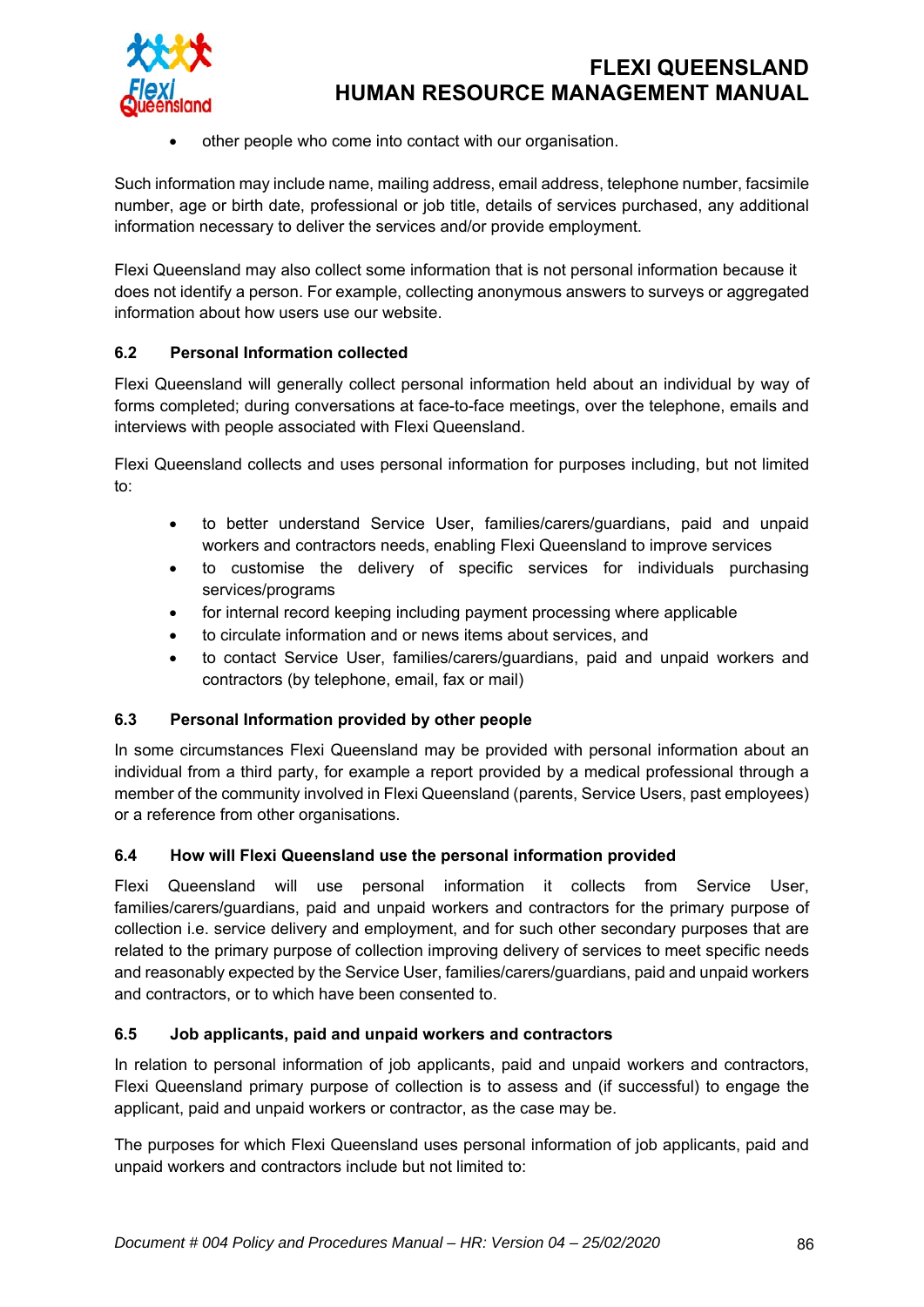

- in administering the individual's employment or contract, as the case may be;
- for insurance purposes;
- to satisfy Flexi Queensland's legal obligations.

#### **6.6 Who might Flexi Queensland disclose personal information to and store personal information with**

Flexi Queensland may disclose personal information, including sensitive information, held about a Service User or paid or unpaid workers to:

- paid or unpaid workers in the course of providing employment and/or services
- government departments;
- medical practitioners;
- other disability organisations;
- recipients of Flexi Queensland publications, such as newsletters;
- anyone authorising Flexi Queensland to disclose information to; and
- anyone to whom we are required to disclose the information to by law.

#### **6.7 How Flexi Queensland treats sensitive information**

Sensitive information will be used and disclosed only for the purpose for which it was provided or a directly related secondary purpose, unless the Service User, families/carers/guardians, paid and unpaid workers and contractors agree otherwise, or the use or disclosure of the sensitive information is allowed by law.

#### **6.8 Management and security of personal information**

Flexi Queensland is required to respect the confidentiality of all members of its organisation, personal information and the privacy of Service User, families/carers/guardians, paid and unpaid workers and contractors.

Flexi Queensland has in place steps to protect the personal information held from misuse, interference and loss, unauthorised access, modification or disclosure by use of various methods including locked storage of paper records and password access rights to computerised records.

#### **6.9 Surveillance**

Computers: Flexi Queensland computer systems and networks are monitored to ensure integrity of the system. Personal information may be collected in this process and will be treated in accordance with the other components of this Privacy Policy and Procedure.

#### **6.10 Access and correction of personal information**

Under the Privacy Act, an individual has the right to obtain access to any personal information which Flexi Queensland holds about them and to advise Flexi Queensland of any perceived inaccuracy.

To make a request to access or update any personal information Flexi Queensland holds, contact the CEO in writing.

Flexi Queensland may charge a fee to cover the cost of verifying the request, locating, retrieving, reviewing and copying any material requested. If the information sought is extensive, Flexi Queensland will advise the likely cost in advance. If Flexi Queensland is unable to provide you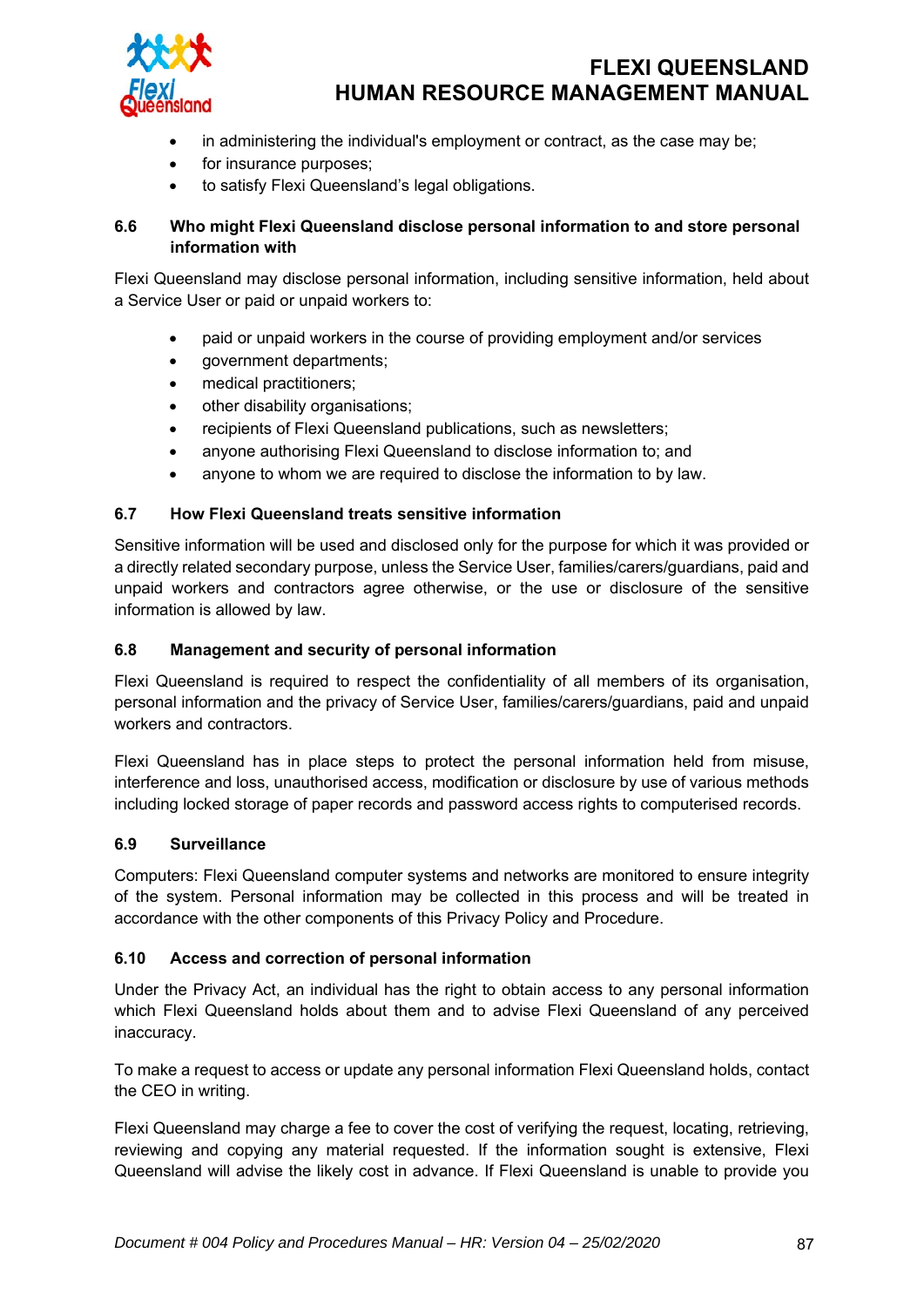

with access to that information, Flexi Queensland will provide written notice explaining the reasons for refusal.

#### **6.11 Process for complaining about a breach of privacy**

Flexi Queensland takes reasonable steps to ensure your personal information is protected from misuse and loss and from unauthorised access, modification or disclosure. Personal information may be held in either electronic or hard copy form.

If individuals believe that their privacy has been breached, the can contact Flexi Queensland and provide details of the incident, so a Centre Team member can undertake an investigation in accordance with the Feedback, Complaints and Dispute Resolution Policy and Procedure.

#### **6.12 Review**

From time to time Flexi Queensland may amend information provided, including the Privacy Policy and Procedure. Consequently, Service User, families/carers/guardians, paid and unpaid workers and contractors are encouraged to enquire about the Privacy Policy and Procedure on a regular basis.

#### **7. BOARD MONITORING OF THIS POLICY**

This policy will be self-assessed by the Board of Directors in terms of the NDIS Practice Standards and Quality Indicators, including:

**Privacy and Dignity:** "*Outcome: Each participant* [Service User, families/carers/guardians, paid and unpaid workers and contractors] *accesses supports that respect and protect their dignity and right to privacy*." As evidenced by Quality Indicators being demonstrated:

*(1) Consistent processes and practices are in place that respect and protect the personal privacy and dignity of each participant* [Service User, families/carers/guardians, paid and unpaid workers and contractors]*.* 

*(2) Each participant* [Service User, families/carers/guardians, paid and unpaid workers and contractors] *is advised of confidentiality policies using the language, mode of communication and terms that the participant* [Service User, families/carers/guardians, paid and unpaid workers and contractors] *is most likely to understand.* 

*(3) Each participant* [Service User, families/carers/guardians, paid and unpaid workers and contractors] *understands and agrees to what personal information will be collected and why, including recorded material in audio and/or visual format.* 

The Board of Directors will receive from the CEO periodic reports giving information on each suspected or actual serious privacy data breach under this policy, ensuring considerations of privacy, confidentiality and other protections are complied with:

- (a) the subject matter of each serious privacy data breach;
- (b) the status of each serious privacy data breach;
- (c) the action taken to finalise and the timeframe; and
- (d) the outcome of each serious privacy data breach.

In addition, the Board of Directors will periodically cause the following actions to be taken and reported to the Board:

- a) monitor and measure its paid, unpaid workers, contractors and Service Users, family/carer/guardian understanding of this Privacy Policy and Procedures;
- b) analysis of number of all known and suspected privacy data breaches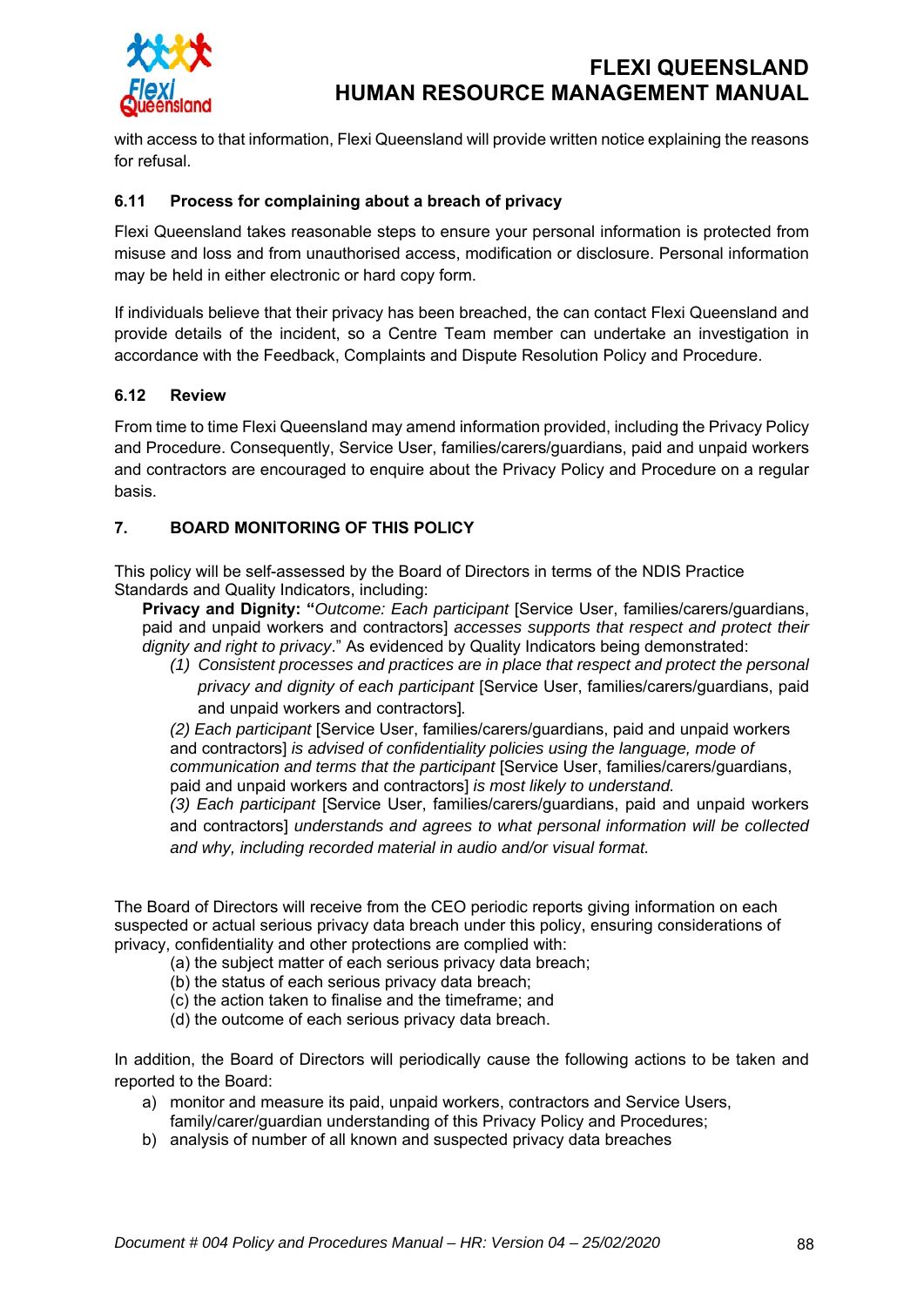

- c) analysis of matters resolved at service delivery level and those requiring to be escalated within the organisation
- d) analysis of outcome of all identified privacy data breaches
- e) systemic issues identified and continuous improvement actions taken to address, and
- f) number of requests for internal and/or external review of initial decision on a privacy data breach; and
- g) review this policy and procedures to ensure:
	- the scope and application of the policy are appropriate, particularly if there have been changes to Flexi Queensland's business;
	- the policy, processes and procedures are helpful and easy to understand;
	- the policy, processes and procedures reflect current legislation and regulations, and current developments and best practice for effectively managing privacy and confidentiality of Service User, families/carers/guardians, paid and unpaid workers and contractors information; and
	- handling of privacy data security is continually improved.

#### **8. POLICY DISSEMINATION, STAFF EDUCATION AND TRAINING**

This Privacy Policy and Procedure is to be widely disseminated to, easily available to and accessible by Service User, families/carers/guardians, paid and unpaid workers, contractors, advocates and all other persons covered by this policy, by means of:

- complete copies of the policy, and any explanations, available to any person on request
- holding staff briefing sessions and/or smaller team meetings;
- posting summary details of the policy on Service Users' and staff communication platforms;
- posting summary information on all noticeboards;
- setting out details of the policy in the employee handbook; and
- incorporating the policy in Service User information packs, employee induction information packs

Staff education and training will be provided for all employees on this policy supported by:

- practical examples of what comprises private and/or confidential information
- practical examples of support and assistance to persons to understand (and ally any concerns) Flexi Queensland's Privacy Policy and Procedure
- best practices in receiving, investigating, managing, and responding to complaints about privacy or confidentiality matters, including suspected privacy data breaches
- how to seek further information about the policy if required.

This initial training will be periodically refreshed to ensure this Policy stay fresh in the minds of all employees.

The Board of Directors and all levels of management, particularly line managers, will receive periodic appropriate training in how to effectively deal with all steps of feedback, complaints and disputes resolution.

#### **9. RECORDS RETENTION AND STATISTICAL DATA**

Flexi Queensland will maintain and keep secure appropriate records of all complaints received including the following, where appropriate:

- (a) information about known or suspected privacy or confidentiality breaches;
- (b) any action taken to investigate and address any breaches;
- (c) the outcome of any action taken.

These records will be kept for 7 years from the day the record is made unless a longer period is required by any other law.